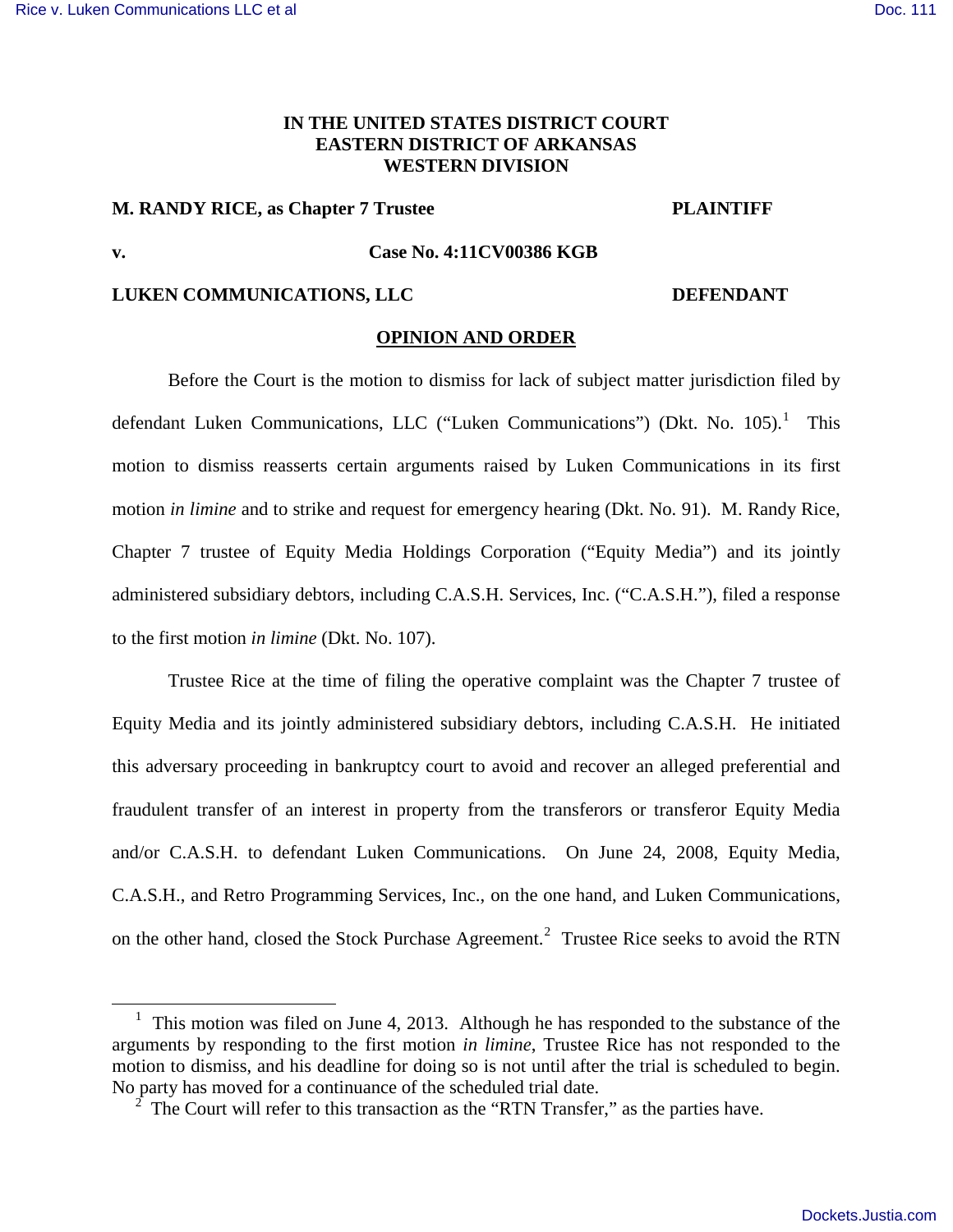Transfer on the basis that the purchase by Luken Communications constituted a preference under 11 U.S.C. § 547 and constituted a fraudulent conveyance pursuant to 11 U.S.C. § 548 and the Uniform Fraudulent Transfer Act, Ark. Code Ann. § 4-59-201 *et seq*. Trustee Rice also seeks to recover the alleged preferential and fraudulent transfer under 11 U.S.C. § 550.

The burden of proving subject matter jurisdiction rests on the plaintiff. *Hoekel v. Plumbing Planning Corp.*, 20 F.3d 839, 840 (8th Cir. 1994). To survive a challenge pursuant to Rule 12(b)(1) of the Federal Rules of Civil Procedure for lack of subject matter jurisdiction, the pleadings must sufficiently demonstrate a basis for the subject matter jurisdiction. *Bowe v. Northwest Airlines, Inc*., 974 F.2d 101, 103 (8th Cir. 1992). In certain circumstances, the Court may consider matters outside the pleadings in making subject matter jurisdiction determinations. *Drevlow v. Lutheran Church*, 991 F.2d 468, 470 (8th Cir. 1993); *Osborn v. United States*, 918 F.2d 724, 729 (8th Cir. 1990). When considering a challenge to subject matter jurisdiction pursuant to Rule 12(b)(1), the Court must assume the factual allegations provided by the plaintiff are true. *Wheeler v. St. Louis Southwestern Ry. Co.*, 90 F.3d 327, 329 (8th Cir. 1996). For these reasons, the Court should dismiss plaintiff's cause of action for lack of subject matter jurisdiction sparingly and cautiously and only when no basis for subject matter jurisdiction exists. *Wheeler*, 90 F.3d at 329; *Bowe*, 974 F.2d at 103; *Huelsman v. Civic Ctr., Corp.*, 873 F.2d 1171, 1174 (8th Cir. 1989).

In moving to dismiss for lack of subject matter jurisdiction, Luken Communications characterizes the present matter as "an action by a chapter 7 trustee, on behalf of a debtor transferor, for avoidance and recovery, pursuant to statutory authority under Title 11 of the United States Code, including § 548(a)(1)(B)" (Dkt. No. 105, at 1). Luken Communications asserts that actions pursuant to 11 U.S.C. § 548(a)(1)(B) are granted only to a bankruptcy trustee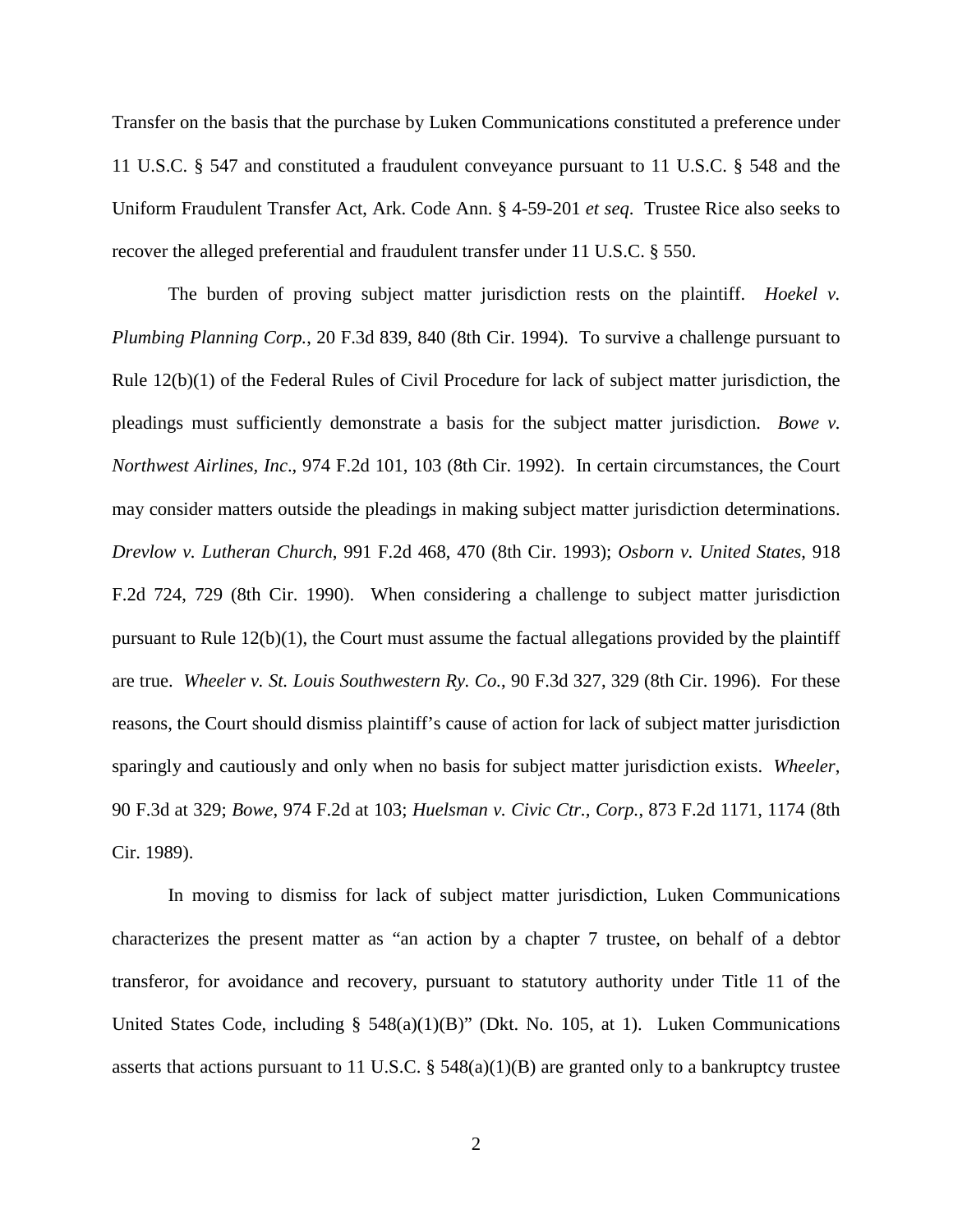and may be pursued only to recover a transfer by a debtor. Luken Communications contends that, on November 19, 2012, Trustee Rice filed his Report of No Distribution, requested to be discharged from his duties as trustee in the C.A.S.H. bankruptcy, and was relieved of his duties as trustee for C.A.S.H. *See* Docket Sheet, Case No. 4:08-bk-17974. Luken Communications asserts that, because there was neither a debtor nor a trustee related to the former C.A.S.H. as of the date it filed its motion to dismiss for lack of subject matter jurisdiction, Trustee Rice lacks authority to pursue a cause of action on behalf of C.A.S.H. Luken Communications also asserts that Equity Media had no ownership interest in the asset transferred by C.A.S.H. to Luken Communications and that, therefore, standing on behalf of Equity Media does not lie without the association of C.A.S.H.

Trustee Rice responds by noting that he has moved to reopen C.A.S.H.'s bankruptcy and that he also is seeking to recover the RTN Transfer in his capacity as Chapter 7 trustee of Equity Media. As an initial matter, the Court notes that the bankruptcy court entered an order reopening case and instructing appointment of trustee in the C.A.S.H. bankruptcy, determining prior to entering the order that no notice or hearing was appropriate under the circumstances set out in the motion to reopen the case. *See* Docket Sheet, Case No. 4:08-bk-17974.

Trustee Rice also asserts that, in addition to pursuing this lawsuit in his capacity as Chapter 7 trustee of C.A.S.H., he has always maintained he can alternatively recover in his capacity as Chapter 7 trustee of Equity Media. Regardless of the language used in the Stock Purchase Agreement between Equity Media, C.A.S.H., and Luken Communications, Trustee Rice maintains that "all of the consideration benefitted Equity Media. If the Trustee is able to establish that RTN was in substance 'an interest of [Equity Media] in property,' *see* 11 U.S.C. §